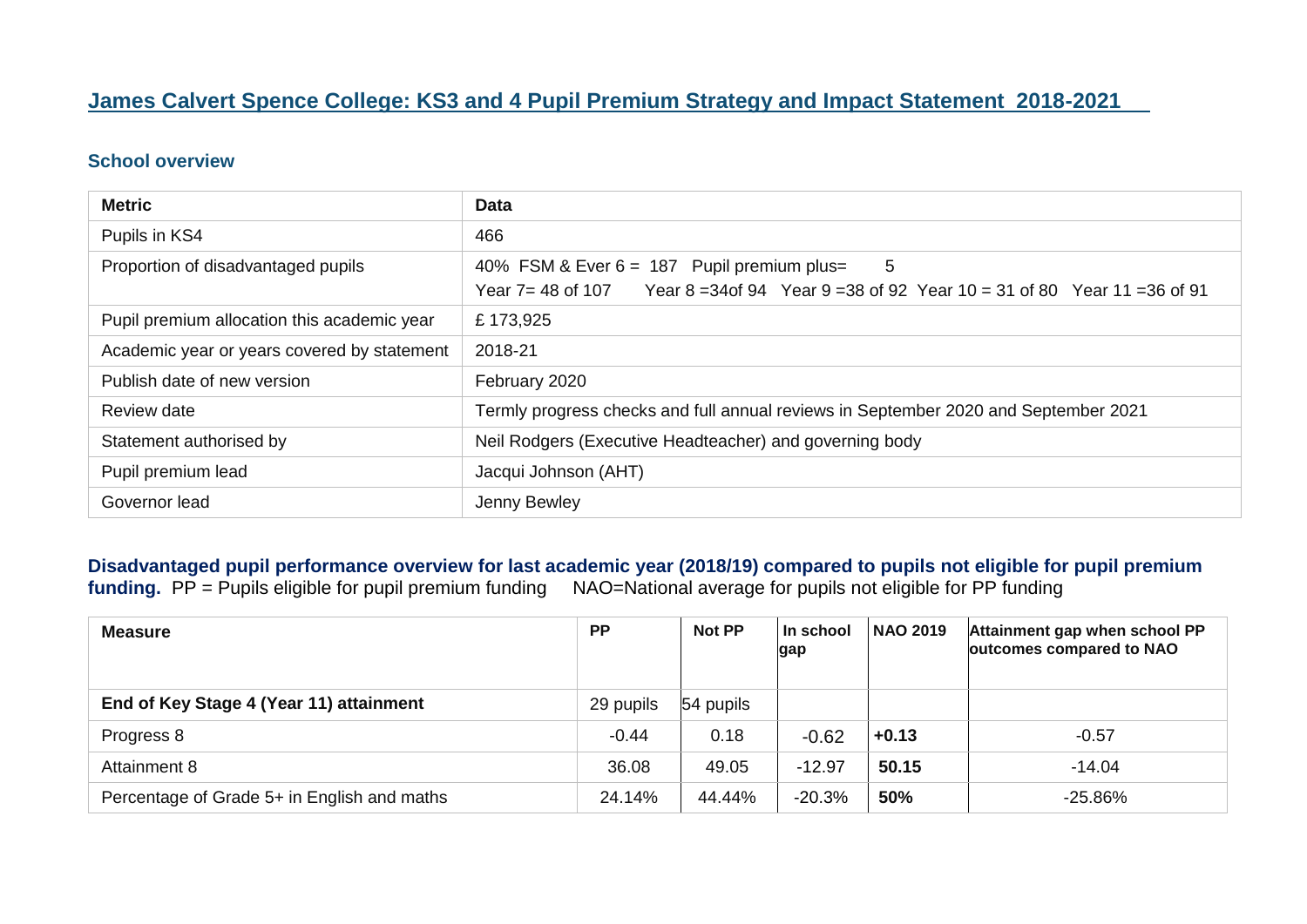| Percentage of Grade 4+ in English and maths                                                                                 | 41.38% | 68.52% | $-27.14%$      | 72%   | $-30.62%$   |
|-----------------------------------------------------------------------------------------------------------------------------|--------|--------|----------------|-------|-------------|
| <b>EBacc entry</b>                                                                                                          | 10.34% | 11.11% | $-0.77%$       | 44%   | $-33.66\%$  |
| EBacc percentage of Grade 5+                                                                                                | 6.9%   | 9.26%  | $-2.36%$       | 20%   | 13.1%       |
| EBacc percentage of Grade 4+                                                                                                | 6.9%   | 9.26%  | $-2.36%$       | 29%   | $-22.1%$    |
| Average EBacc points                                                                                                        | 2.95   | 3.98   | $-1.03$        | 4.42  | $-1.47$     |
| Absence % Years 7 to 11<br>(The NAO is for non-FSM in 2018)                                                                 | 9.6%   | 3.3%   | 6.3%<br>higher | 5%    | 4.6% higher |
| Persistently absent % Years 7 -11 -- pupils with an<br>attendance rate of 90% or below.<br>(The NAO is for non-FSM in 2018) | 18%    | 3%     | 15%<br>higher  | 11.2% | 6.8% higher |

# **Teaching targets for disadvantaged pupils and cohorts (Most of the 2021 targets to be inserted later this year)**

| <b>Measures</b>                    | On track January 2020  | On track April 2020    | <b>Summer 2020 Targets</b> | <b>Summer 2021 Targets</b> |
|------------------------------------|------------------------|------------------------|----------------------------|----------------------------|
|                                    | <b>Current Year 11</b> | <b>Current Year 11</b> | <b>Current Year 11</b>     | <b>Current Year 10</b>     |
| Progress 8 score                   | $-0.61$                |                        | 0.67                       | 0.96                       |
| Attainment 8 points                | 30.06                  |                        | 43.4                       | 44.25                      |
| % of Grade 5+ in English and maths | 5.71%                  |                        | 22.86%                     | 36.67%                     |
| % of Grade 4+ in English and maths | 25.71%                 |                        | 62.80%                     | 80.0%                      |
| Average EBacc points               | 2,35 (Non- PP 3.35)    |                        | 3.53                       | 3.71                       |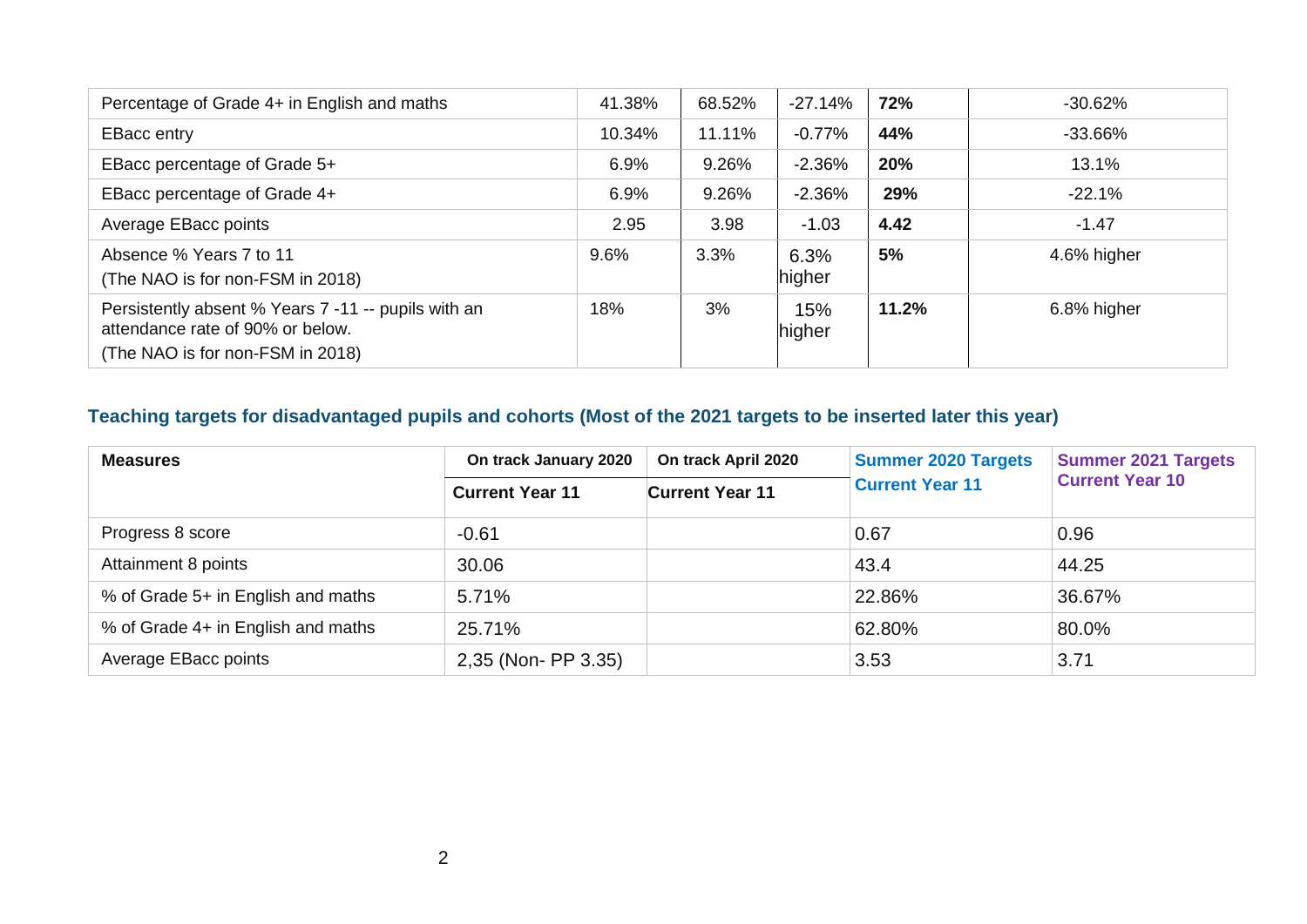| <b>Measure</b>                                                              | <b>Actions</b>                                                                                                                                                                                                                                                                           |
|-----------------------------------------------------------------------------|------------------------------------------------------------------------------------------------------------------------------------------------------------------------------------------------------------------------------------------------------------------------------------------|
| Priority 1: Teaching                                                        | 1. CPD to focus upon strategies that support and challenge disadvantages pupils- the super six<br>evidence based teaching strategies, peer coaching, lead advocates and working parties.                                                                                                 |
|                                                                             | 2. Reciprocal reading and phonics CPD delivered to all staff-strategies to be used in all areas of the<br>curriculum.                                                                                                                                                                    |
|                                                                             | 3. Curriculum development CPD attended by Lead Practitioner and subsequent delivered CPD<br>sessions delivered to curriculum leaders. This has included development time for all directorates.                                                                                           |
|                                                                             | 4. Additional cover supervisor to be appointed to promote continuity of education for disadvantaged<br>pupils when staff are absent.                                                                                                                                                     |
|                                                                             | 5. Focus weeks and WOW learning walks to evaluate the impact of new teaching and learning<br>strategies on accelerating the progress of disadvantaged pupils.                                                                                                                            |
| Priority 2: Progress and<br>attainment of disadvantaged                     | 1. Pupils with a reading age of below 9.5 to access catch up reading intervention (Read Write Inc) 4<br>times a week                                                                                                                                                                     |
| students in English and maths                                               | 2. Maths mastery to be delivered to all year 7 pupils                                                                                                                                                                                                                                    |
|                                                                             | 3. Inference training to be delivered to those pupils who did not achieve a score of 100 in their SPAG,<br>Reading and Writing KS2 SAT and Every Child Counts delivered to those who did not achieve 100 in<br>maths (funded through catch up funding)                                   |
|                                                                             | 4. Reading scheme to be introduced for year 7 and 8 disadvantaged pupils providing access to books<br>at home (books targeted to challenge but at an appropriate reading level)                                                                                                          |
|                                                                             | 5. Additional maths class in year 11 and English class in year 8.                                                                                                                                                                                                                        |
| Priority 3: Develop students<br>ability to retain and recall                | 1. Super Six to be introduced- evidence based strategies to improve retention and recall of<br>knowledge taught. Staff CPD focusing upon the development of teaching these strategies.                                                                                                   |
| information more effectively and<br>develop their resilience as<br>learners | 2. "Show My Homework" to be purchased to support pupils to develop effective independent learning<br>strategies                                                                                                                                                                          |
|                                                                             | 3. Revision support for all year 11 pupils to promote independent learning and develop effective<br>revision habits- revision guides for all disadvantaged students, travel support and food for holiday<br>and after school revision classes, revision habits day (including resources) |

## **Teaching priorities and targeted academic support for current academic year for disadvantaged learners**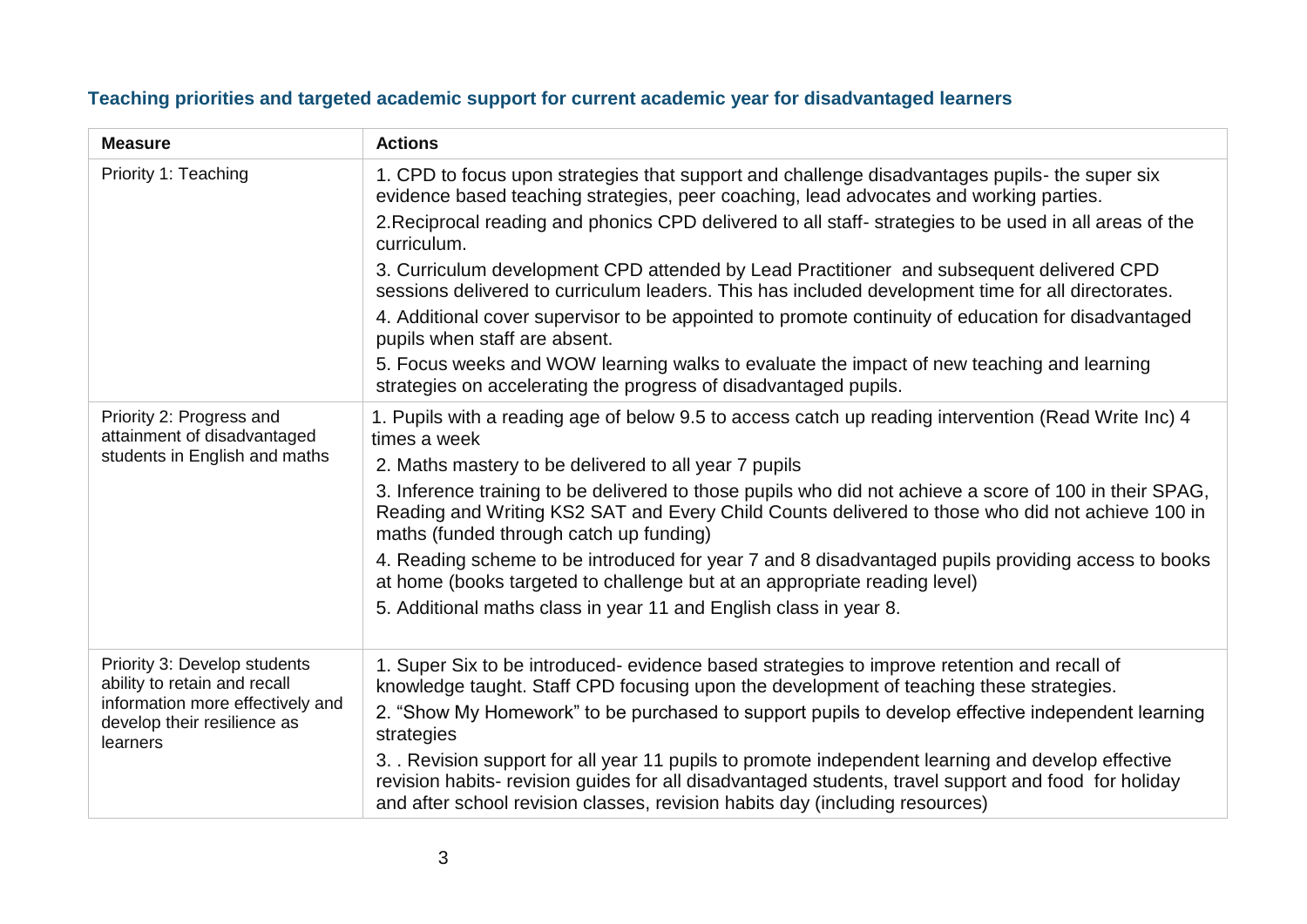|                                                  | 4. Supervised homework club available for all pupils to access- 3 nights per week                                                                                                                                                   |
|--------------------------------------------------|-------------------------------------------------------------------------------------------------------------------------------------------------------------------------------------------------------------------------------------|
| Barriers to learning these<br>priorities address | Insufficient highly effective teaching, (although this is improving), which is disadvantaging our pupil<br>premium learners.                                                                                                        |
|                                                  | Coaching, mentoring and peer support is in its infancy; these need to be developed so good<br>$\bullet$<br>practice can be shared.                                                                                                  |
|                                                  | CPD for teaching and support staff needs to be further developed to focus upon addressing the<br>$\bullet$<br>barriers to learning disadvantaged students face—specifically focusing upon cognitive load and<br>retrieval practice. |
| Projected spending                               |                                                                                                                                                                                                                                     |
|                                                  | CPD for staff-£13,600                                                                                                                                                                                                               |
|                                                  | Curriculum development day for Directors-£1170                                                                                                                                                                                      |
|                                                  | Additional class year 7-11 (smaller class size) £71,682                                                                                                                                                                             |
|                                                  | EDUcake (science platform) £520                                                                                                                                                                                                     |
|                                                  | Phonics CPD (8 teachers, 2 HLTA, 4 LSP) £1368                                                                                                                                                                                       |
|                                                  | PP Reading challenge-£1000                                                                                                                                                                                                          |
|                                                  | Read Write Inc groups- 4 groups £11,100                                                                                                                                                                                             |
|                                                  | Revision materials/transport/food-£1000                                                                                                                                                                                             |
|                                                  | Show my Homework- £1591                                                                                                                                                                                                             |
|                                                  | Additional Maths teacher year 11 £8612.76                                                                                                                                                                                           |
|                                                  | Additional English teacher year 8 £8612.76                                                                                                                                                                                          |
|                                                  | Homework club and library staffing £2440                                                                                                                                                                                            |
|                                                  | Maths mastery £2500                                                                                                                                                                                                                 |
|                                                  | Additional cover supervisor £ 4227                                                                                                                                                                                                  |
|                                                  | SLE-History consultant-£600                                                                                                                                                                                                         |
|                                                  | Current total= £130,022                                                                                                                                                                                                             |
|                                                  |                                                                                                                                                                                                                                     |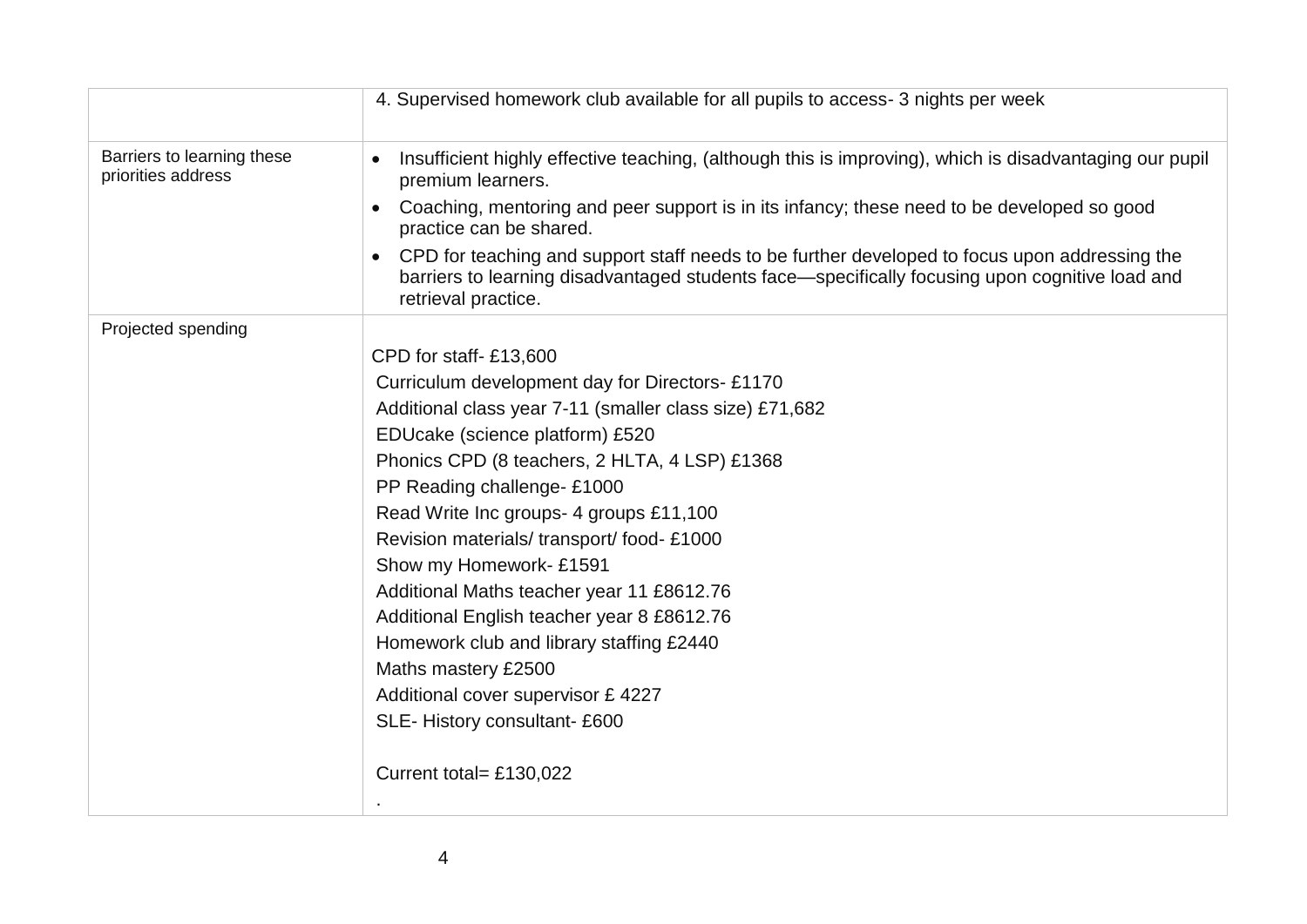## **Wider strategies for current academic year**

| <b>Measure</b>                                                                                   | <b>Actions</b>                                                                                                                   |
|--------------------------------------------------------------------------------------------------|----------------------------------------------------------------------------------------------------------------------------------|
|                                                                                                  | 1. Employment of an additional Pastoral Support Officer to provide additional<br>support for PA students                         |
| Priority 1: Attendance of PP children to improve to 95%                                          | 2. Mentoring of key year 11 pupils for whom attendance is a significant barrier<br>to progress.                                  |
|                                                                                                  | 3. Supervised breakfast club available for all pupils to access                                                                  |
|                                                                                                  | 1. Involvement in the Ford NGL event and other CEIAG opportunities to raise<br>aspirations                                       |
| Priority 2: To increase self-esteem and self-confidence                                          | 2. Support for some disadvantaged pupils to attend residential visits                                                            |
| and to promote opportunities for pupils to have<br>experiences beyond the immediate environment. | 3. Educational Psychologist support for some disadvantaged year 11 pupils to<br>cope with exam stress.                           |
|                                                                                                  | 4. Development of a new, visible rewards system to promote a culture of<br>celebrating achievement                               |
|                                                                                                  | Poor attendance of some disadvantaged pupils.<br>$\bullet$                                                                       |
|                                                                                                  | Some PP pupils have low self-esteem and low aspirations<br>$\bullet$                                                             |
| Barriers to learning these priorities address                                                    | Some disadvantaged pupils have poor emotional regulation and limited<br>experience beyond the classroom and immediate community. |
|                                                                                                  |                                                                                                                                  |
|                                                                                                  | PSO: £20,000                                                                                                                     |
|                                                                                                  | Attendance support £17,000                                                                                                       |
| Projected spending                                                                               | Educational Psychology time £720                                                                                                 |
|                                                                                                  | Mentor support £1575                                                                                                             |
|                                                                                                  | Breakfast club £1244                                                                                                             |
|                                                                                                  | Support for residential and extra curricular visits-£1000                                                                        |
|                                                                                                  | Rewards system-                                                                                                                  |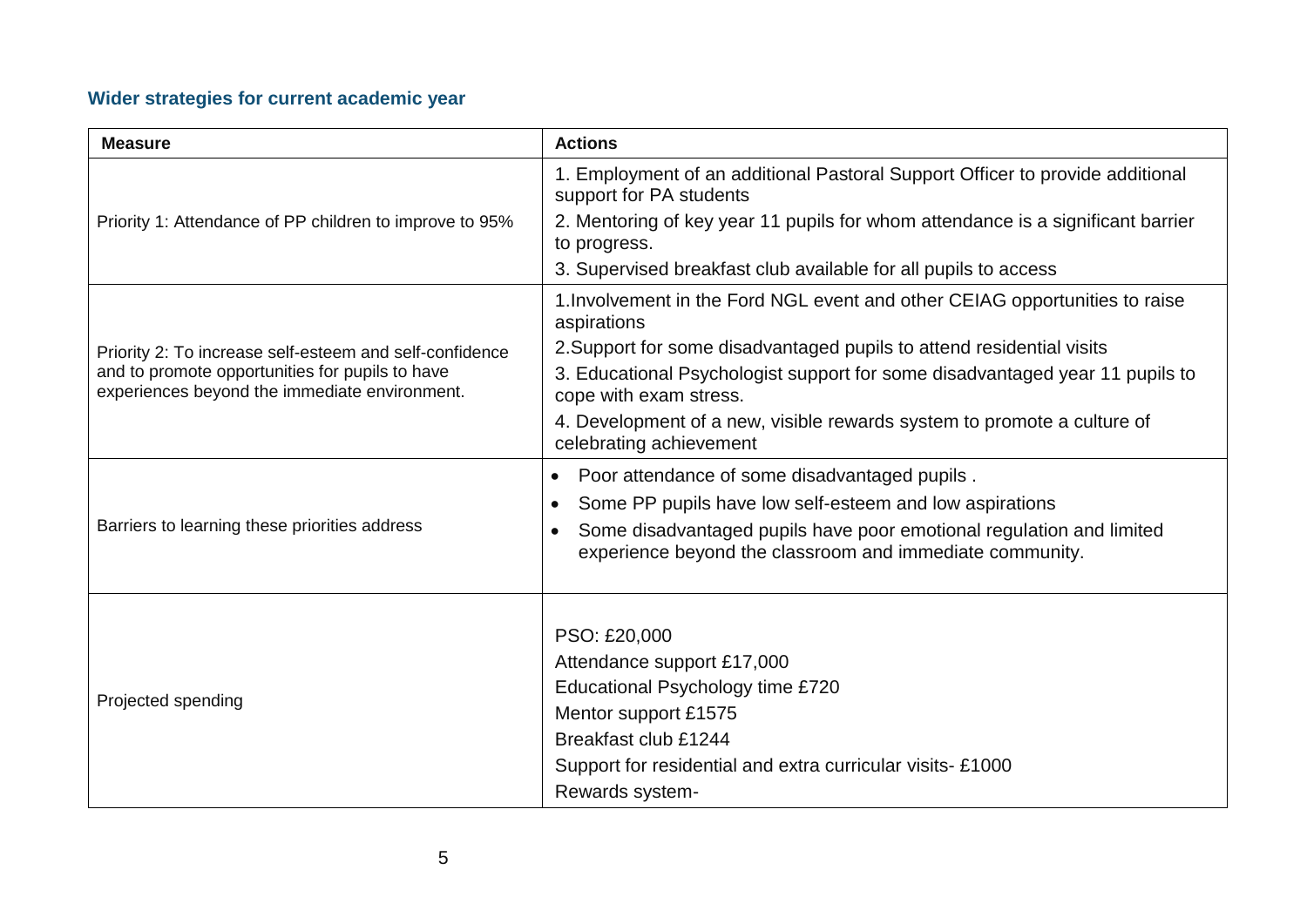| Transition-£500<br>Commando Joes- £600 |
|----------------------------------------|
| £42,639                                |
|                                        |
|                                        |

## **Monitoring and Implementation**

| Area                | Challenge                                                                                                                                       | <b>Mitigating action- January 2020</b>                                                                                                                                                                                                                                                |
|---------------------|-------------------------------------------------------------------------------------------------------------------------------------------------|---------------------------------------------------------------------------------------------------------------------------------------------------------------------------------------------------------------------------------------------------------------------------------------|
|                     | There is some variability in the quality of<br>teaching across the primary site.                                                                | Coaching plans are in place.                                                                                                                                                                                                                                                          |
| Teaching            | Reading and supporting pupils with ad-<br>ditional needs has been identified as an<br>area of development through the Au-<br>tumn term QA data. | CPD programme is focusing upon the "super six" and developing strategies to<br>teach reading. This is a response to the whole school QA progress Autumn 2019.<br>Super six are all evidence based teaching strategies which will positively impact<br>on the progress of PP students. |
|                     | External support, internal data and feed-<br>back from staff has identified a need to<br>simplify and reduce school priorities.                 | The impact of this will be assessed through focus weeks which will assess the<br>school's progress towards three key areas:<br>• Reading<br>Progress of SEND and disadvantaged students<br>Attendance and behaviour.                                                                  |
| Targeted<br>support | Autumn term KS3 reading screener has<br>shown specific weakness in the reading<br>skills of year 7 and 9 students                               | January 2020 the students with a reading age below 9.5 years and those with the<br>greatest gap between actual and chronological reading age will access Read<br>Write Inc intervention 4 times per week. Staffing has been funded through PP                                         |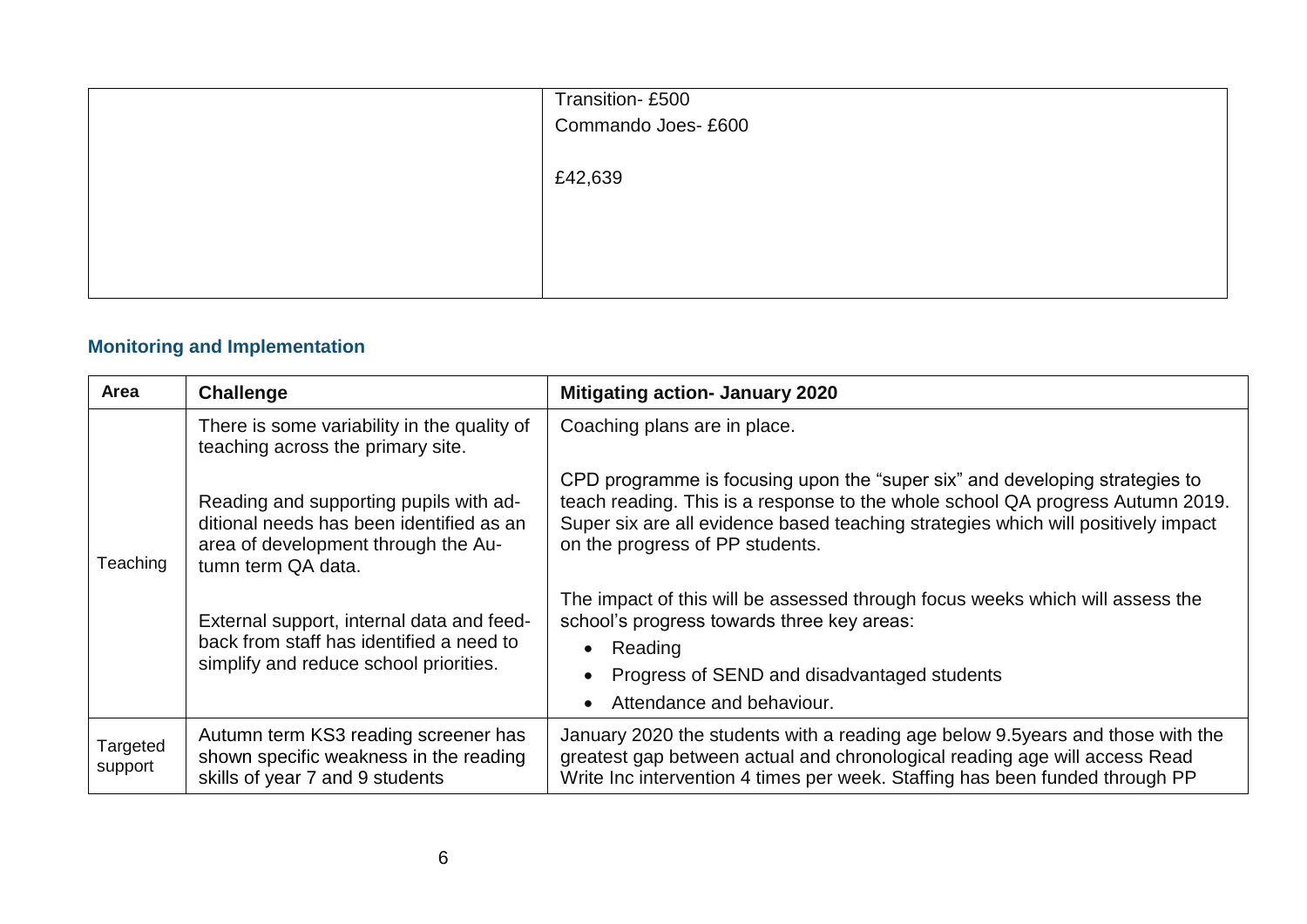|                     | Catch up and weekly intervention will<br>not address the deficits in reading, more<br>targeted intervention is needed. | funding. There will be 2 groups in Year 7, 1 group in Year 8, 1 group in Year 9<br>and an EAL group. PP+ students will be included where necessary.                                                                             |
|---------------------|------------------------------------------------------------------------------------------------------------------------|---------------------------------------------------------------------------------------------------------------------------------------------------------------------------------------------------------------------------------|
|                     | Internal data has shown that homework<br>is not consistently set and completed.                                        | Reading support strategies will also be delivered through whole staff CPD impact<br>monitored through focus week.                                                                                                               |
|                     |                                                                                                                        | PP Reading focus group in KS3 has been established led by oracy lead.                                                                                                                                                           |
|                     |                                                                                                                        | School have now purchased Show My Homework- PP students can access this<br>through homework club where daily homework support can be accessed.                                                                                  |
|                     |                                                                                                                        | Revision guides have been purchased for all Year 6 PP students in English,<br>maths, science, history. Specific computer programmes have been given to PP+<br>students to support completion of coursework tasks at home.       |
|                     | Spring term mocks have identified some<br>students who are struggling to meet the<br>emotional demands of the GCSEs.   | Educational Psychologist will deliver exam stress intervention/group work ses-<br>sions in the Spring term to targeted Year 11 students to help them cope emotion-<br>ally with GCSE's. (Funded through SLA cost of £360 a day) |
| Wider<br>strategies | Attendance of PP is an area of concern.                                                                                | Development of PP attendance mentor to meet with targeted Year 11 students<br>daily.                                                                                                                                            |
|                     |                                                                                                                        | Appointment of an attendance clerk will focus upon the improvement of the over-<br>all attendance of disadvantaged students across all key stages.                                                                              |